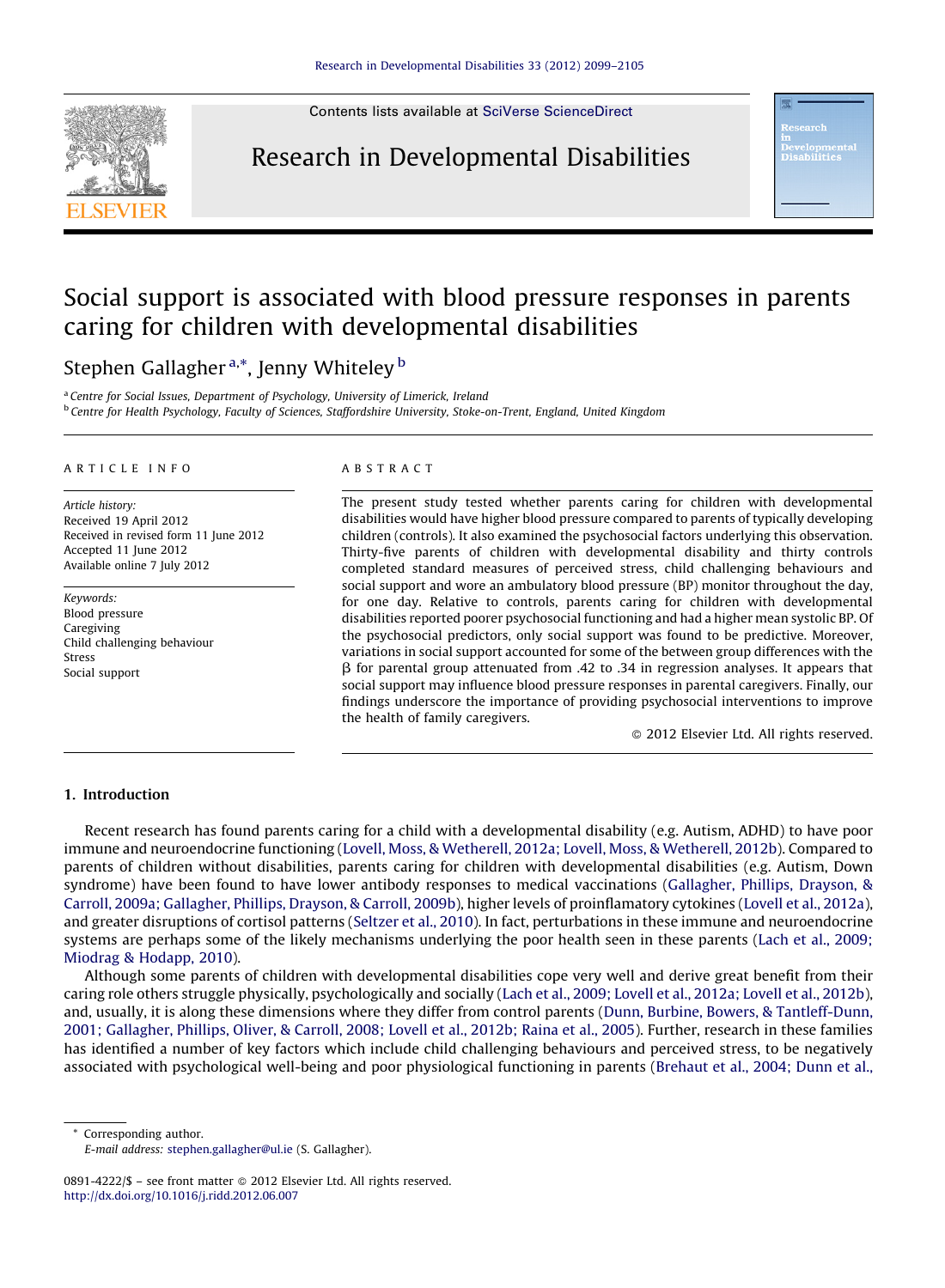2001; [Eisenhower,](#page--1-0) Baker, & Blacher, 2005; Floyd & Gallagher, 1997; Gallagher et al., 2009a; Raina et al., 2005; Seltzer et al., 2010; White & [Hastings,](#page--1-0) 2004).

In contrast, greater social support has been found to be a strong predictor of better psychological adjustment [\(Brehaut](#page--1-0) et al., [2004;](#page--1-0) Dunn et al., 2001) and neuroendocrine functioning (Lovell et al., [2012b](#page--1-0)) in these parents. Moreover, the beneficial effect of social support on cardiovascular health is also well-established (for review see Uchino, [Cacioppo,](#page--1-0) & [Kiecolt-Glaser,](#page--1-0) 1996). Thus, given the nature of association that already exists between these psychosocial factors and the psychological and physiological health of these parents, they are likely candidates to examine in this context. To date, we know of no study that has objectively examined the blood pressure responses, or its psychosocial antecedents, in these particular parents.

Given the consensus that poor physiological functioning is associated with parental caregiving of a child with a developmental disability, it is perhaps surprising that indices of cardiovascular system functioning (e.g. blood pressure and heart rate) have not been studied in this context. This becomes more pertinent when one considers that older caregivers of dementia patients are at risk for increased coronary heart disease and stroke (Haley, Roth, [Howard,](#page--1-0) & Safford, 2010; Lee, Colditz, [Berkman,](#page--1-0) & Kawachi, 2003; Schulz & Beach, 1999), with increases in blood pressure one of the likely underlying mechanisms ([Chobanian](#page--1-0) et al., 2003; von Kanel et al., 2008). Moreover, like older caregivers, parents providing extraordinary care to children with developmental disabilities may also be at increased risk of elevated blood pressure. In fact, one recent study found high blood pressure to be more prevalent in women caring for adults with developmental disabilities compared to women in the general population [\(Yamaki,](#page--1-0) Hsieh, & Heller, 2009), albeit this was self-report blood pressure. Indeed, ambulatory monitoring of blood pressure is regarded as the gold standard for the prediction of risk related to high blood pressure and it predicts clinical outcome better than conventional blood-pressure measurements (for review see [Pickering,](#page--1-0) [Shimbo,](#page--1-0) & Hass, 2006).

Consequently, we compared the ambulatory blood pressure responses in parents of children with developmental disabilities to a control group, i.e. parents caring for typically developing children. The psychosocial antecedents of perceived stress, child challenging behaviours and social support that may underlie these observations were also explored. Based on the above evidence, it was predicted that parents caring for children with developmental disabilities would (a) report great levels of perceived stress and lower social support and (b) have higher blood pressure responses relative to control parents, and (c) that this difference in blood pressure would be explained by group differences in levels of stress and social support.

#### 2. Methods

#### 2.1. Participants and procedure

Thirty-five parents of children with developmental disabilities and thirty parents of typically developing children (controls) participated. All parents were healthy and were excluded if they had medical conditions (e.g. diabetes) or were taking medication known to influence blood pressure (e.g. anti-hypertensives). Parents of children with developmental disabilities were recruited via adverts placed in syndrome specific newsletters, special need schools and through word of mouth. In total, 50 parents expressed interest in participating and of these, 35 participated. Those who did not participate cited time-pressures and intrusion of blood pressure monitor on daily life as their reasons. Inclusion criteria for these parents were: providing home care for a child with autism, Down syndrome or other types of developmental disability (e.g. Cornelia de Lange, Smith-Magenis syndromes). Thirteen of these parents self-reported caring for a child with autism, with the remaining reporting caring for a child with other syndromes types. Controls were parents caring for typically developing children recruited via local schools, word of mouth and university advertisements. Forty responded to our call for volunteers and thirty actually participated; again, intrusion of monitor was cited for non-participation. The study was approved by the relevant Research Ethics Committee and all participants gave informed consent.

### 2.2. Design and procedure

This was a between groups design involving multiple blood pressure measurements taken across a 24-h period: cardiovascular readings, pulse rate (PR), systolic (SBP) and diastolic blood pressure (DBP) were taken every hour from 8:00 AM to 22:00 PM and then every two hours thereafter until 6:00 AM. An average of 15 readings was obtained from parents over the course of the day which was a week day (Monday morning to Thursday night). On the morning of participation, parents were fitted with an ambulatory blood pressure monitoring device, which was pre-programmed for set time periods beforehand, and given a pack of psychosocial questionnaires to complete; questionnaires and monitors were collected the following morning. The choice of measurement times was dictated by wishing to capture both the day and night time variation in blood pressure with reduced measurement at night to limit sleep interruptions.

#### 2.3. Demographic and psychosocial assessment

Participants' socio-demographics were assessed by standard questions. Participants were asked to specify the occupation of the head of household, which was scored, 1, professional (e.g. physician), 2, managerial (e.g. director), 3, non-manual/ clerical(e.g. secretary), 4, manual (e.g. carpenter), 5, semi-skilled manual,(e.g. bus driver), 6, unskilled manual (e.g. labourer)